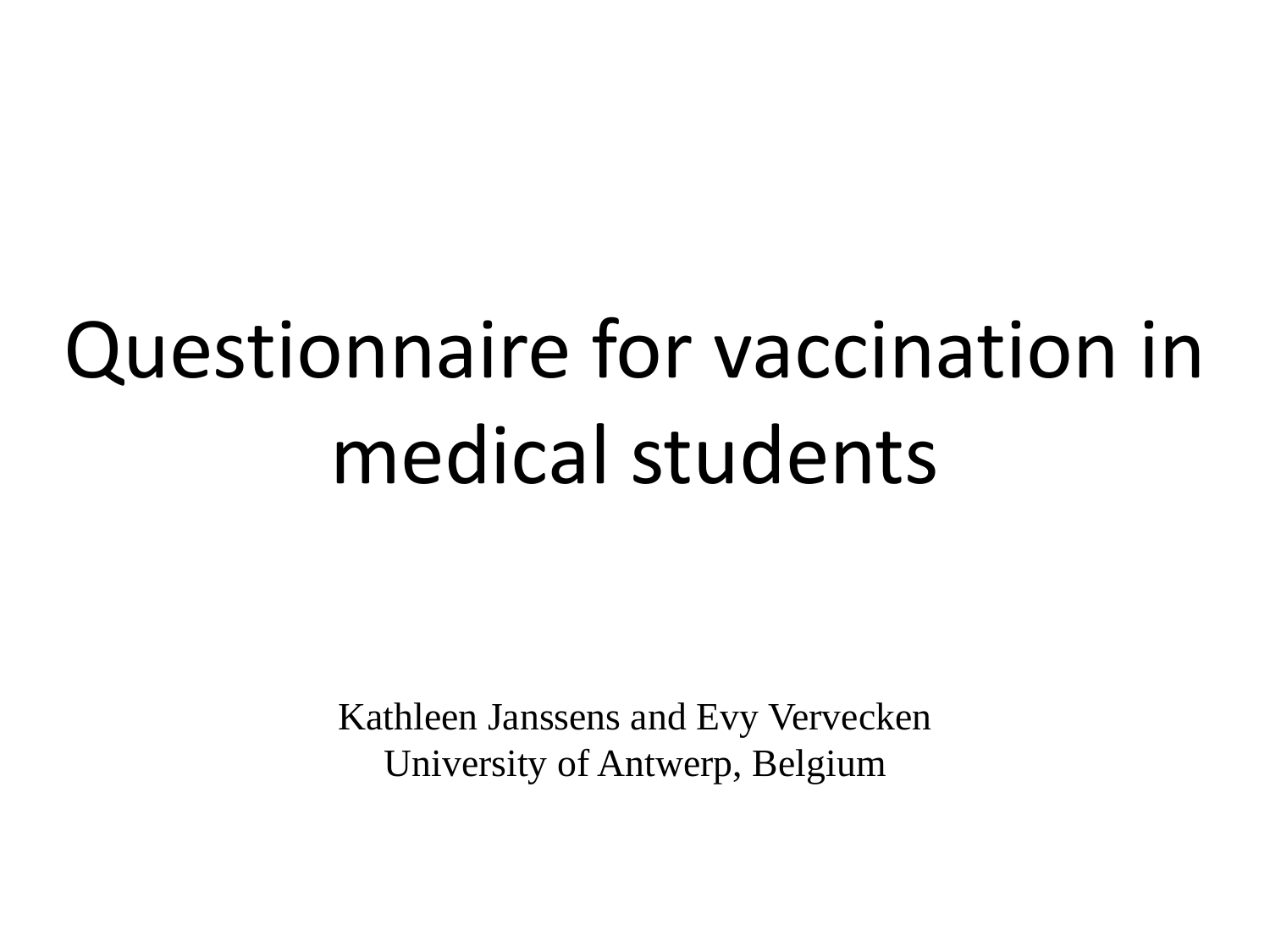# Methods

10 questions, provided by VHPB secretariat

Converted in online questionnaire (Survey Monkey)

- Distribution: European Medical Students' Association (EMSA)
	- International Federation of Medical Students' Associations (IFMSA)
	- Facebook
	- Personal contacts

17/10/2012 – 8/11/2012 (3 weeks)

- Respons:  $-303$  web link, 62 facebook
	- 365 people started
	- **206** people finished the survey (56.4%)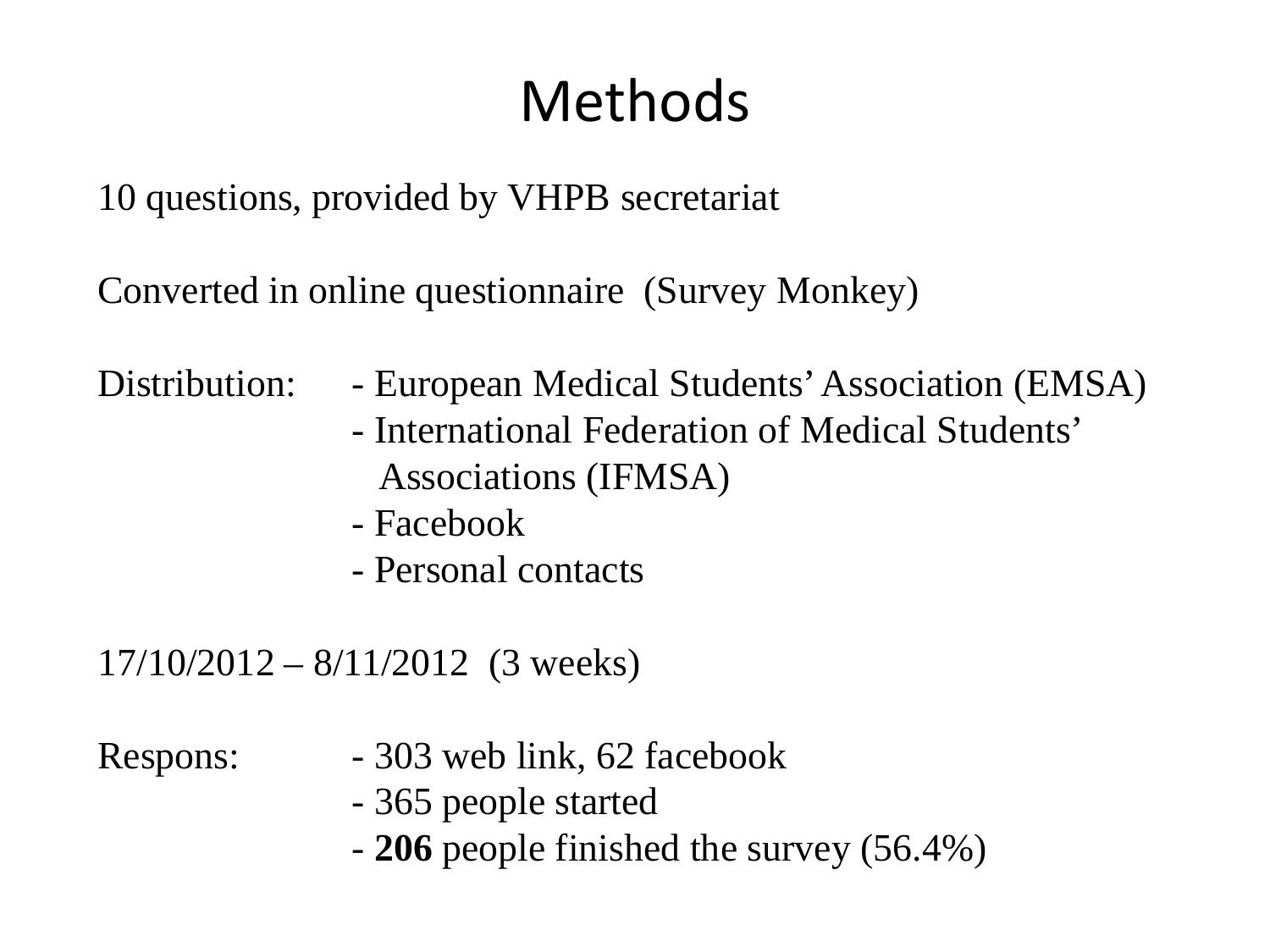

365 answers (206 complete)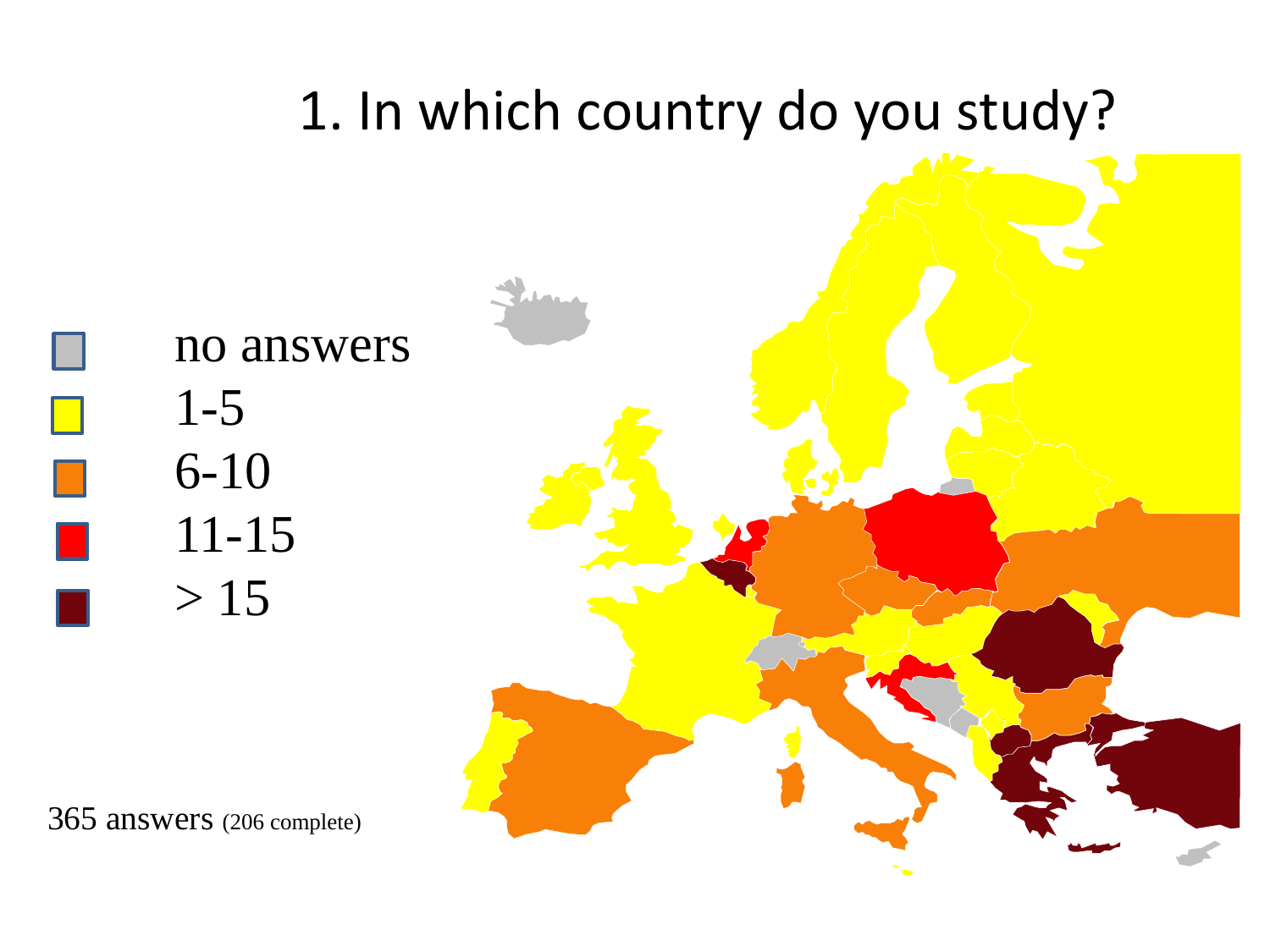## 2. What is your current year of study?



What is your current year of study?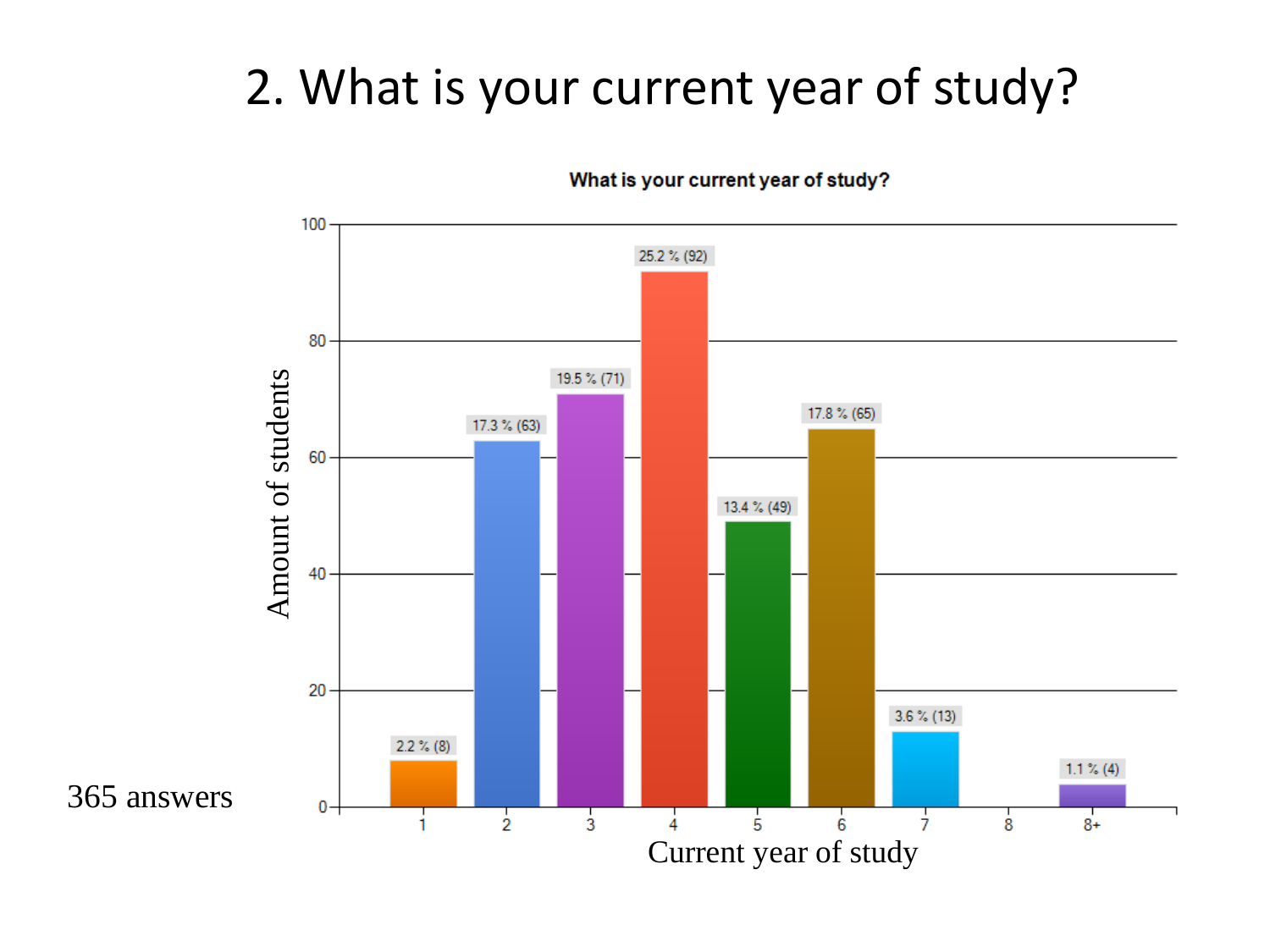# 3. After how many years of medical education do you graduate as a doctor?

After how many years of medical education do you graduate as a doctor?

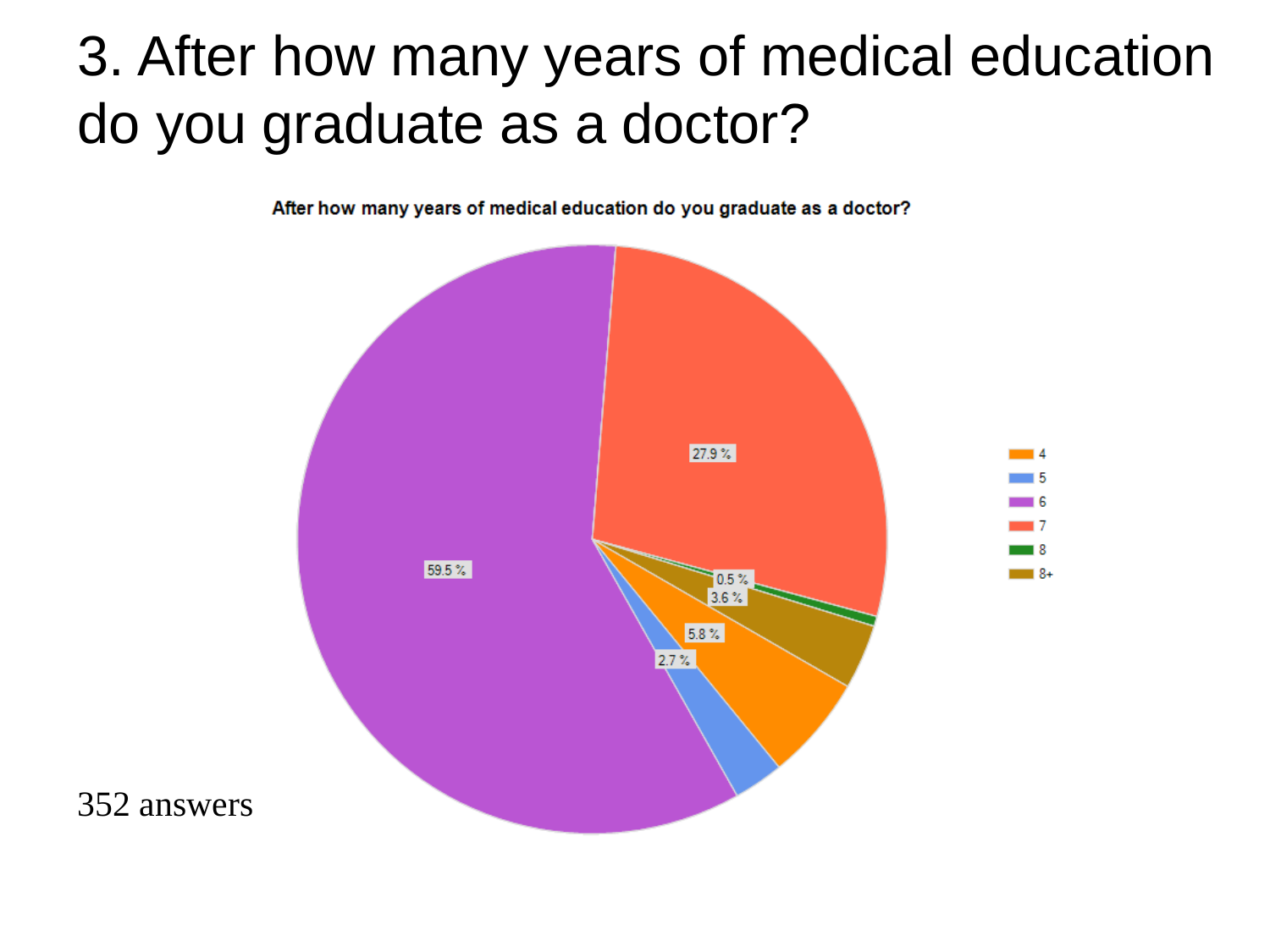# 4. Vaccination policy for medical students is

| <b>Answer Options</b>            |                | A national policy A regional policy | An institution<br>dependent policy | I am aware of a<br>policy, but I don't<br>know what kind | I'm not aware of<br>any vaccination<br>policy for medical<br>students | Response Count |
|----------------------------------|----------------|-------------------------------------|------------------------------------|----------------------------------------------------------|-----------------------------------------------------------------------|----------------|
| Austria                          | 3              | 0                                   | $\pmb{0}$                          | $\overline{2}$                                           | $\mathbf 0$                                                           | 5              |
| Belgium                          | 28             | $\overline{8}$                      | 5                                  | 39                                                       | 10                                                                    | 90             |
| <b>Bulgaria</b>                  | $\pmb{0}$      | $\pmb{0}$                           | 4                                  | $\boldsymbol{0}$                                         | $\mathbf{1}$                                                          | 5              |
| Croatia                          | 5              | $\overline{0}$                      | $\pmb{0}$                          | 3                                                        | $\overline{2}$                                                        | 10             |
| Czech Republic                   | $\overline{3}$ | $\overline{0}$                      | $\pmb{0}$                          | $\boldsymbol{0}$                                         | $\pmb{0}$                                                             | $\mathbf{3}$   |
| Georgia                          | $\mathbf{1}$   | $\mathbf 0$                         | $\mathbf{1}$                       | $\mathbf{1}$                                             | $\mathbf{1}$                                                          | $\overline{4}$ |
| Germany                          | $\mathbf{1}$   | $\mathbf 0$                         | $\overline{2}$                     | $\mathbf{1}$                                             | 0                                                                     | 4              |
| Greece                           | 5              | $\mathbf 0$                         | $\boldsymbol{0}$                   | $\mathbf{1}$                                             | 5                                                                     | 11             |
| Italy                            | $\mathbf{1}$   | $\boldsymbol{0}$                    | $\pmb{0}$                          | $\overline{2}$                                           | 0                                                                     | $\overline{3}$ |
| Latvia                           | $\mathbf{1}$   | $\mathbf 0$                         | $\boldsymbol{0}$                   | $\mathbf{1}$                                             | $\mathbf{1}$                                                          | 3              |
| Lithuania                        | $\mathbf{1}$   | $\mathbf 0$                         | $\mathbf{1}$                       | $\pmb{0}$                                                | $\mathbf{1}$                                                          | 3              |
| Republic of Macedonia<br>(FYROM) | 3              | $\boldsymbol{0}$                    | $\overline{2}$                     | $\pmb{0}$                                                | $\overline{8}$                                                        | 13             |
| Moldova                          | $\mathbf{1}$   | $\mathbf 0$                         | $\mathbf 0$                        | $\mathbf{1}$                                             | $\pmb{0}$                                                             | $\overline{2}$ |
| The Netherlands                  | 5              | $\pmb{0}$                           | $\mathbf{1}$                       | $\overline{2}$                                           | $\boldsymbol{0}$                                                      | $\,8$          |
| Poland                           | $\overline{4}$ | $\boldsymbol{0}$                    | $\mathbf{1}$                       | $\overline{2}$                                           | $\overline{2}$                                                        | 9              |
| Portugal                         | $\mathbf{1}$   | $\boldsymbol{0}$                    | $\pmb{0}$                          | 0                                                        | 3                                                                     | $\overline{4}$ |
| Romania                          | $\mathbf{1}$   | $\mathbf{0}$                        | $\mathbf{1}$                       | 0                                                        | 12                                                                    | 14             |
| Slovakia                         | $\overline{2}$ | $\boldsymbol{0}$                    | $\boldsymbol{0}$                   | 3                                                        | $\mathbf{1}$                                                          | 6              |
| Spain                            | $\overline{2}$ | $\mathbf 0$                         | $\mathbf{1}$                       | $\boldsymbol{0}$                                         | $\overline{2}$                                                        | 5              |
| Turkey                           | 5              | $\mathbf 0$                         | $\overline{2}$                     | $\overline{2}$                                           | 8                                                                     | 17             |
| <b>Ukraine</b>                   | $\pmb{0}$      | $\boldsymbol{0}$                    | $\mathbf{1}$                       | $\mathbf{1}$                                             | 1                                                                     | 3              |
|                                  |                |                                     |                                    |                                                          | answered question                                                     | 241            |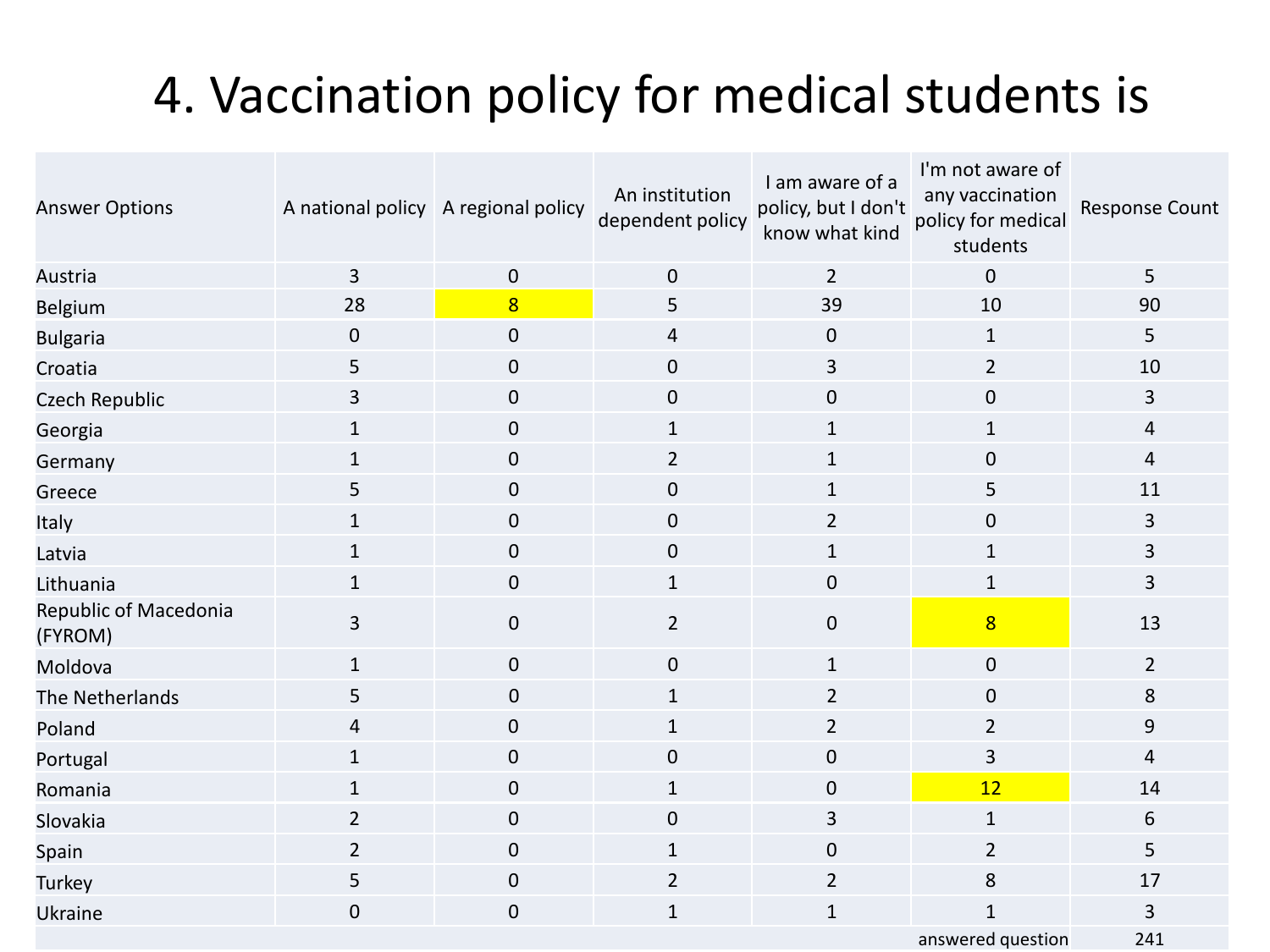### 4. Vaccination policy for medical students is









#### National policy

Regional policy

Institution dependent policy

I am aware of a policy, but don't know what kind

I'm not aware of any vaccination policy for medical students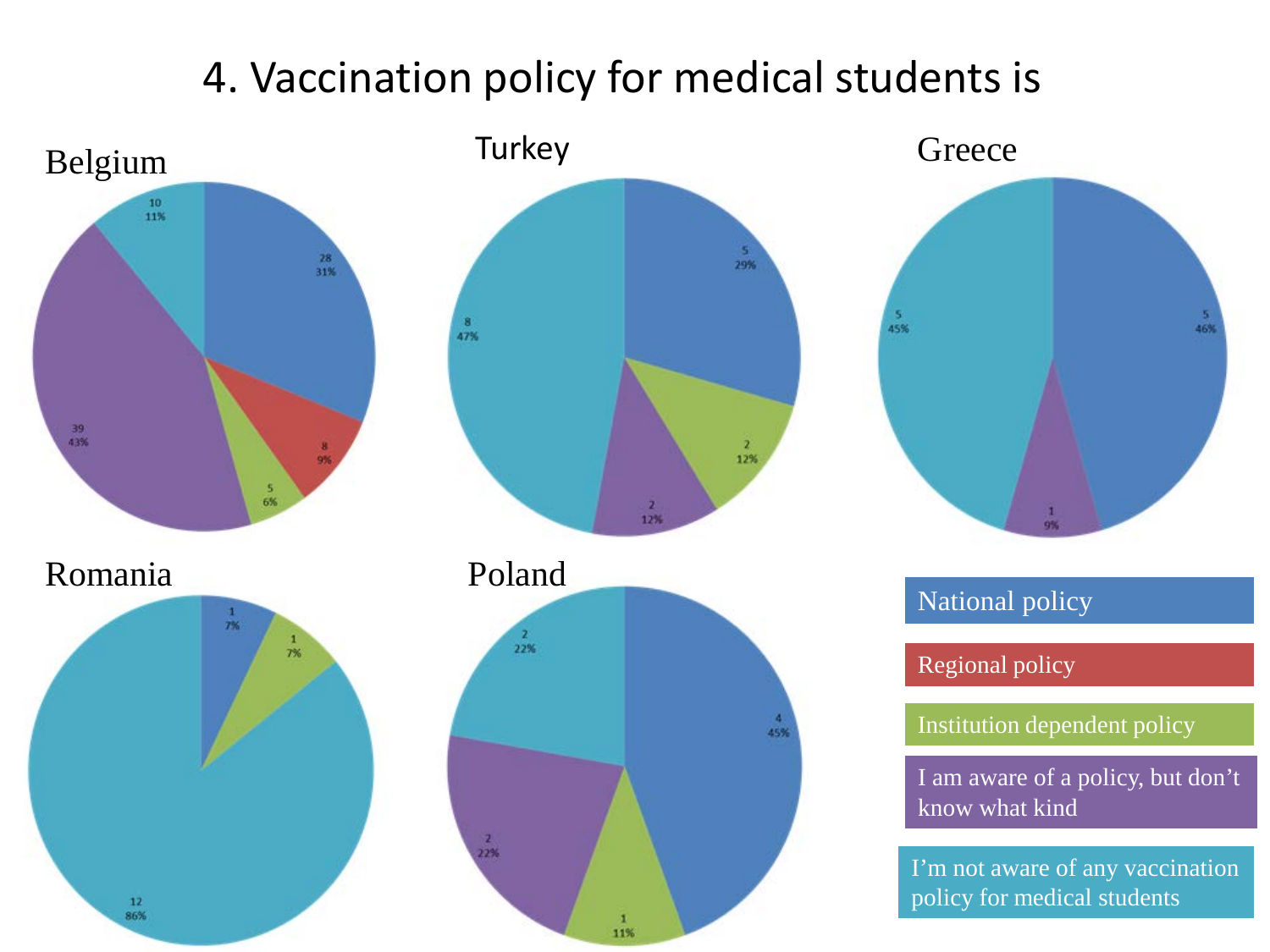### 5. Which vaccinations are recommended/ mandatory for medical students at your institution/ in your country?

| <b>Answer Options</b> | No vaccination<br>policy exists | Recommended* | Mandatory**  | I don't know |
|-----------------------|---------------------------------|--------------|--------------|--------------|
| <b>Hepatitis B</b>    | $7.9\%$ (19)                    | 19.5% (47)   | 65.1% (157)  | $7.5\%$ (18) |
| Influenza             | 28.2% (68)                      | 41.9% (101)  | $6.2\%$ (15) | 23.7% (57)   |
| <b>Pertussis</b>      | 15.8% (38)                      | 24.1% (58)   | 27.8% (67)   | 32.4% (78)   |
| <b>Tetanus</b>        | 15.8% (38)                      | 28.2% (68)   | 36.1% (87)   | 19.9% (48)   |
| Diphtheria            | 16.6% (40)                      | 23.2% (56)   | 32.0% (77)   | 28.2% (68)   |
| Rubella               | 14.5% (35)                      | 25.7% (62)   | 31.5% (76)   | 28.2% (68)   |
| <b>Mumps</b>          | 15.4% (37)                      | 24.9% (60)   | 24.5% (59)   | 35.3% (85)   |
| <b>Measles</b>        | 15.8% (38)                      | 24.9% (60)   | 28.6% (69)   | 30.7% (74)   |
| Varicella             | 29.0% (70)                      | 17.8% (43)   | 14.9% (36)   | 38.2% (92)   |

#### answered question 241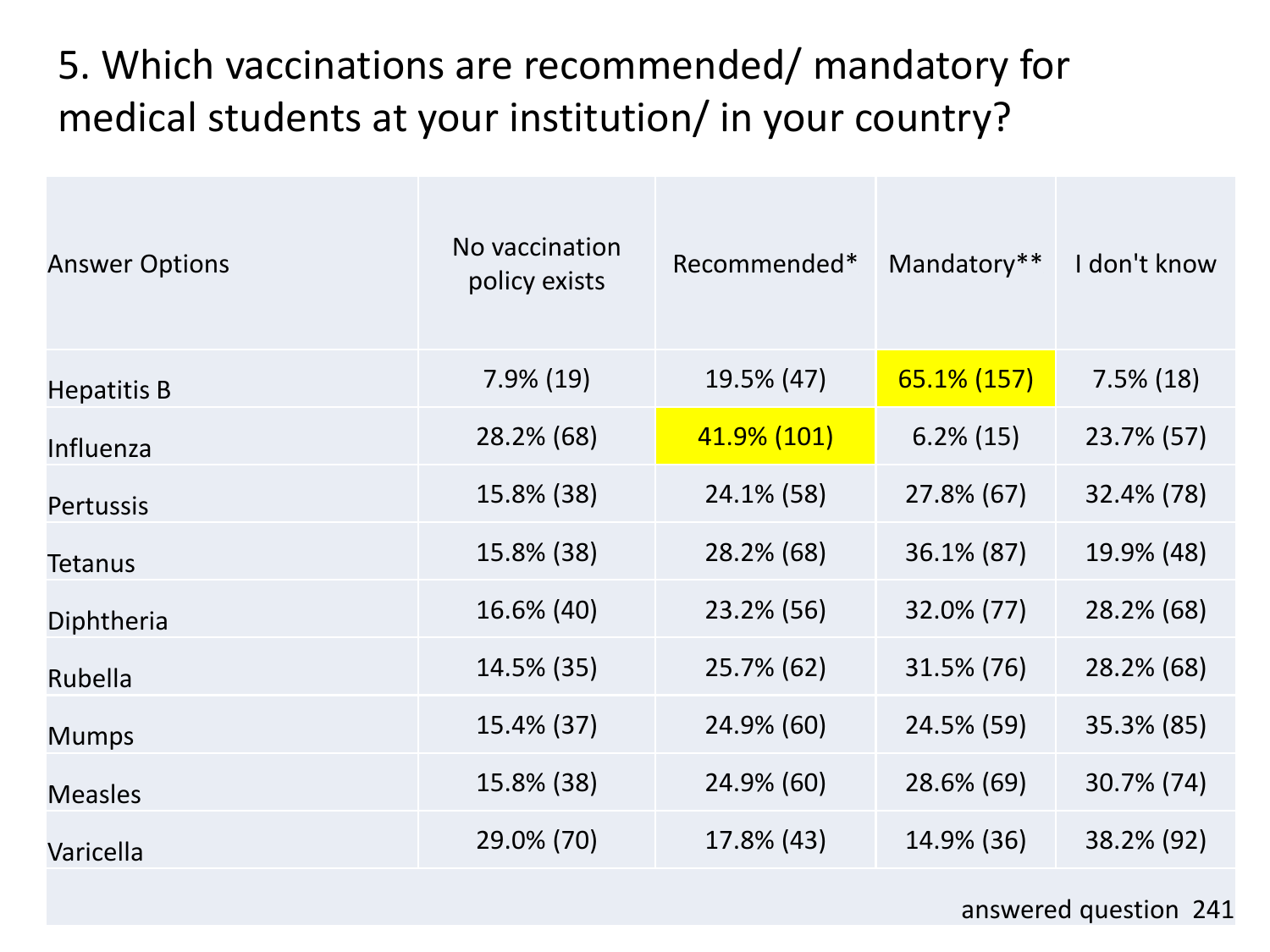5. Which vaccinations are recommended/ mandatory for medical students at your institution/ in your country?



Number of students Number of students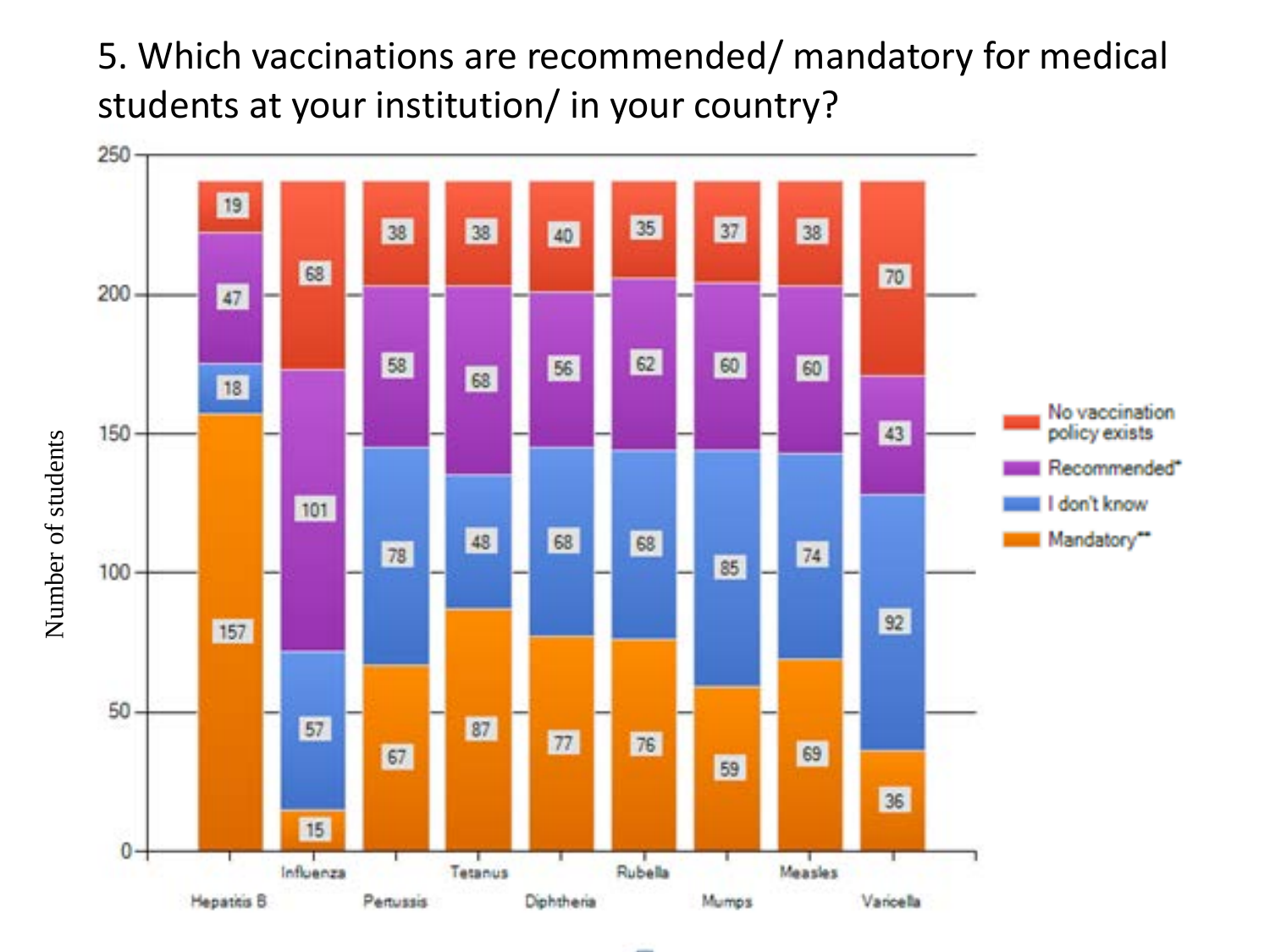#### 5.a Is **Hepatitis B vaccination** recommended/ mandatory for medical students at your institution/ in your country?

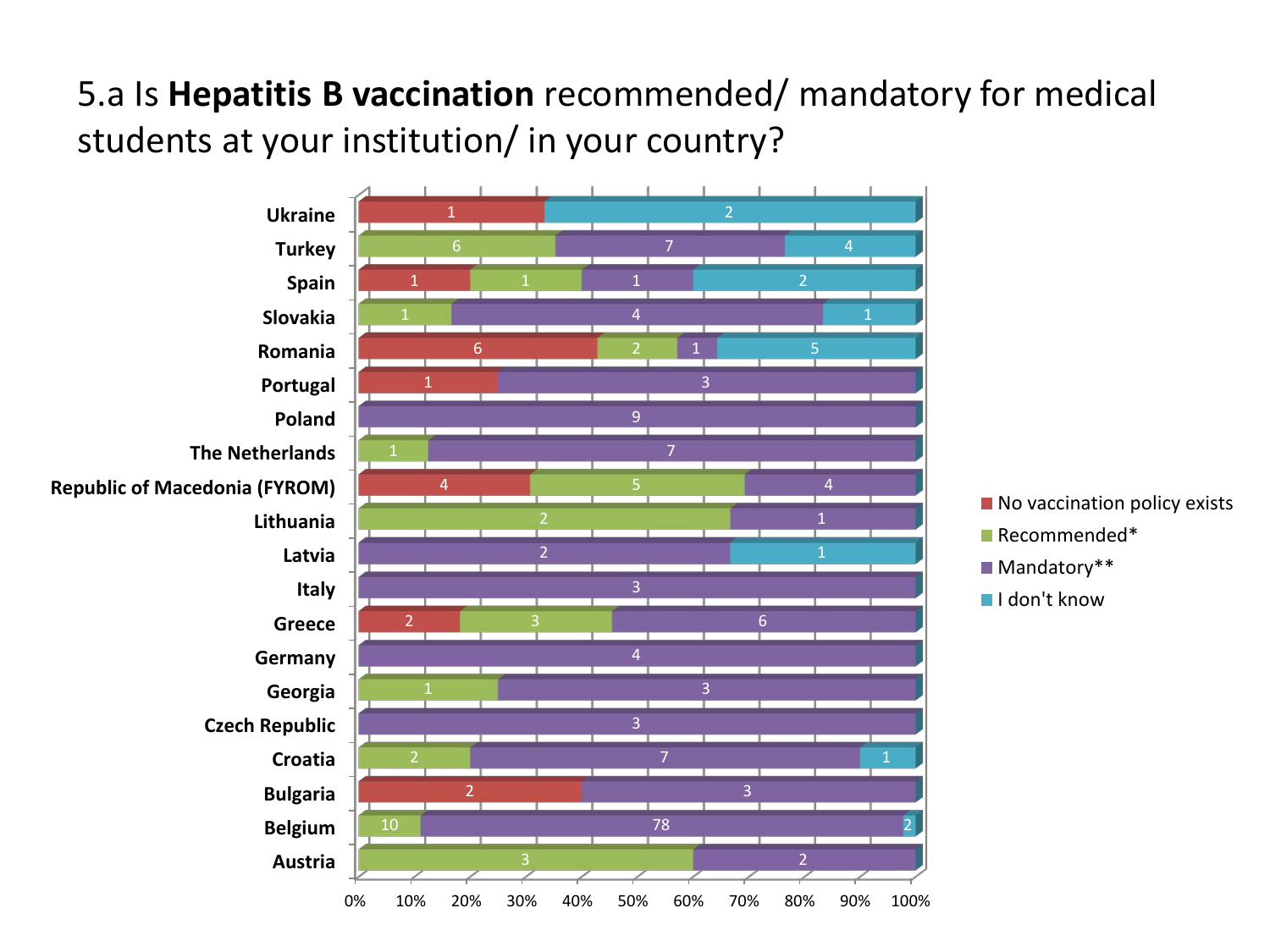#### 5.b Is **Influenza vaccination** recommended/ mandatory for medical students at your institution/ in your country?

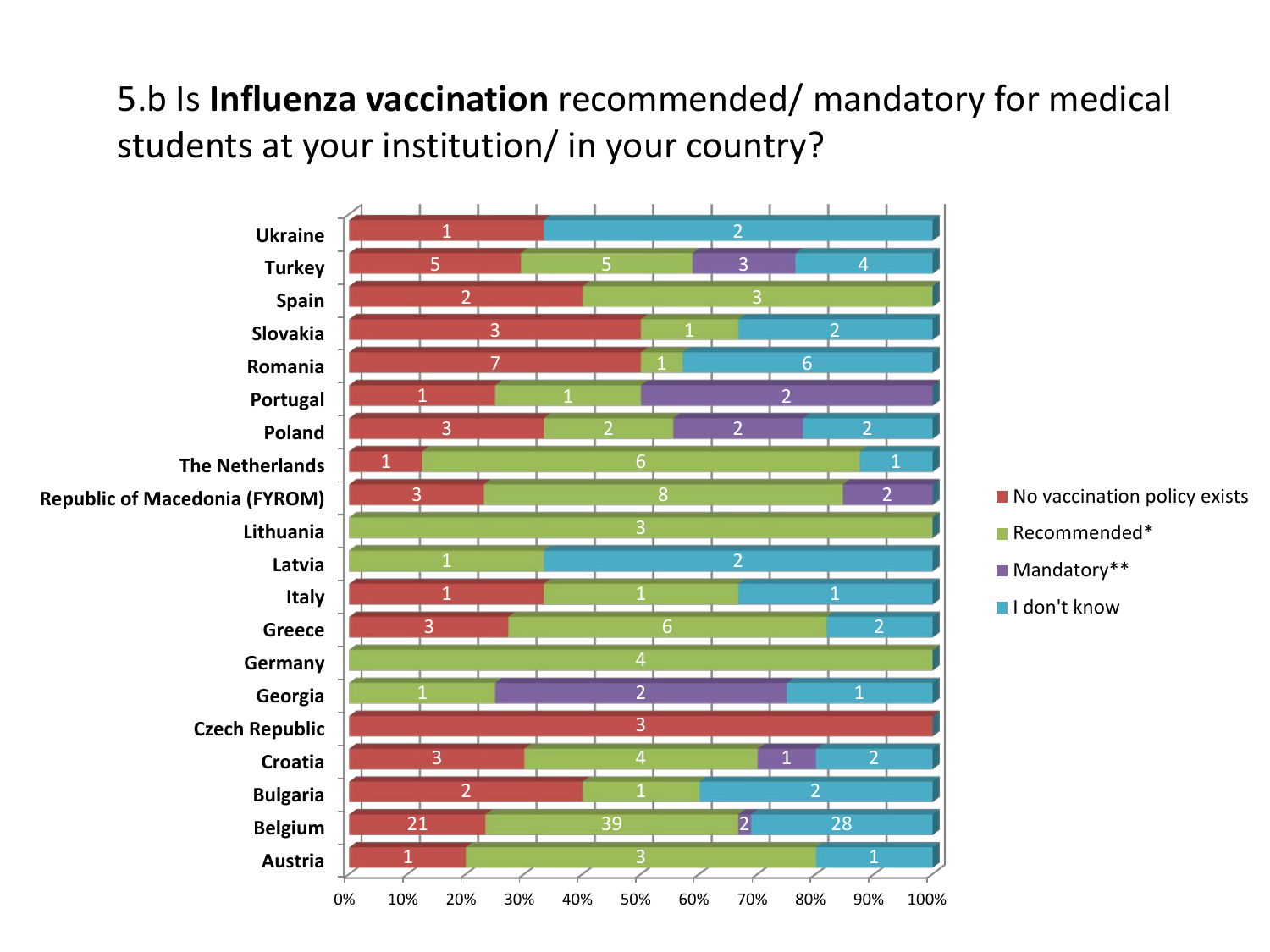#### 5.c Is **Pertussis vaccination** recommended/ mandatory for medical students at your institution/ in your country?

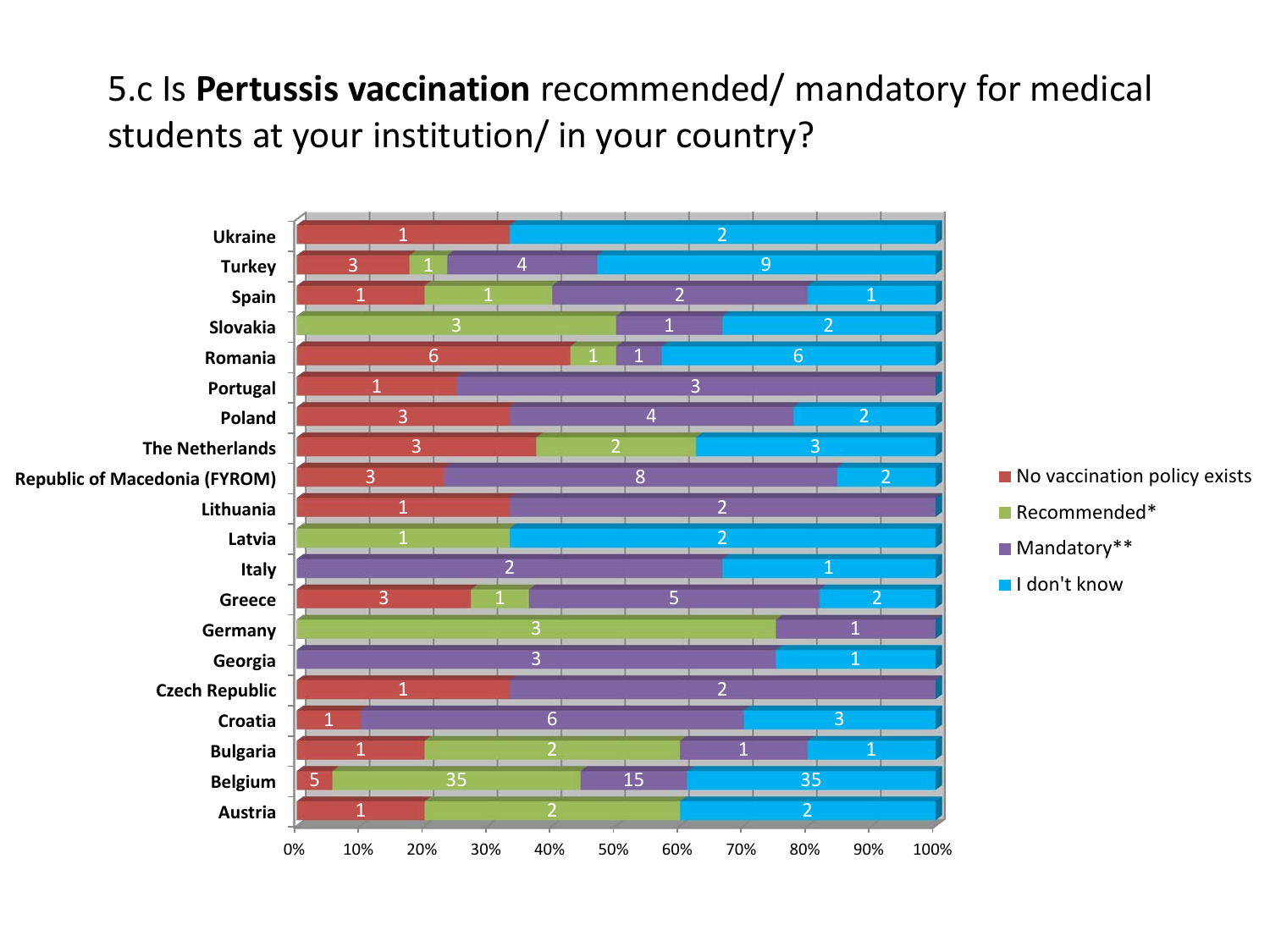#### 6. Which vaccinations are recommended/ mandatory for medical students **before/ during/after the curriculum** at your institution/in your country?

| <b>Answer Options</b> | No vaccination policy<br>exists | <b>Before starting</b><br>curriculum | During<br>curriculum | After (before<br>starting to<br>work) | I don't know |
|-----------------------|---------------------------------|--------------------------------------|----------------------|---------------------------------------|--------------|
| <b>Hepatitis B</b>    | 12.4% (30)                      | 27.0% (65)                           | 46.5% (112)          | $4.1\%$ (10)                          | 10.0% (24)   |
| Influenza             | 41.5% (100)                     | $9.5\% (23)$                         | 13.3% (32)           | $5.4\%(13)$                           | 30.3% (73)   |
| Pertussis             | 28.6% (69)                      | 30.3% (73)                           | $5.0\% (12)$         | $1.2\%$ (3)                           | 34.9% (84)   |
| Tetanus               | 27.4% (66)                      | 39.0% (94)                           | $7.9\%$ (19)         | $2.1\%$ (5)                           | 23.7% (57)   |
| Diphtheria            | 26.6% (64)                      | 34.4% (83)                           | $5.4\%(13)$          | $1.7\%$ (5)                           | 32.0% (77)   |
| Rubella               | $26.1\%$ (63)                   | 34.4% (83)                           | $5.0\% (12)$         | $1.7\%$ (5)                           | 32.8% (79)   |
| <b>Mumps</b>          | 25.7% (62)                      | 32.4% (78)                           | $4.1\%$ (10)         | $1.7\%$ (5)                           | 36.1% (87)   |
| <b>Measles</b>        | 27.4% (66)                      | 34.4% (83)                           | $5.0\% (12)$         | $1.7\%$ (5)                           | 31.5% (76)   |
| Varicella             | 35.3% (85)                      | 19.5% (47)                           | $2.1\%$ (5)          | $1.7\%$ (5)                           | 41.5% (100)  |

answered question 241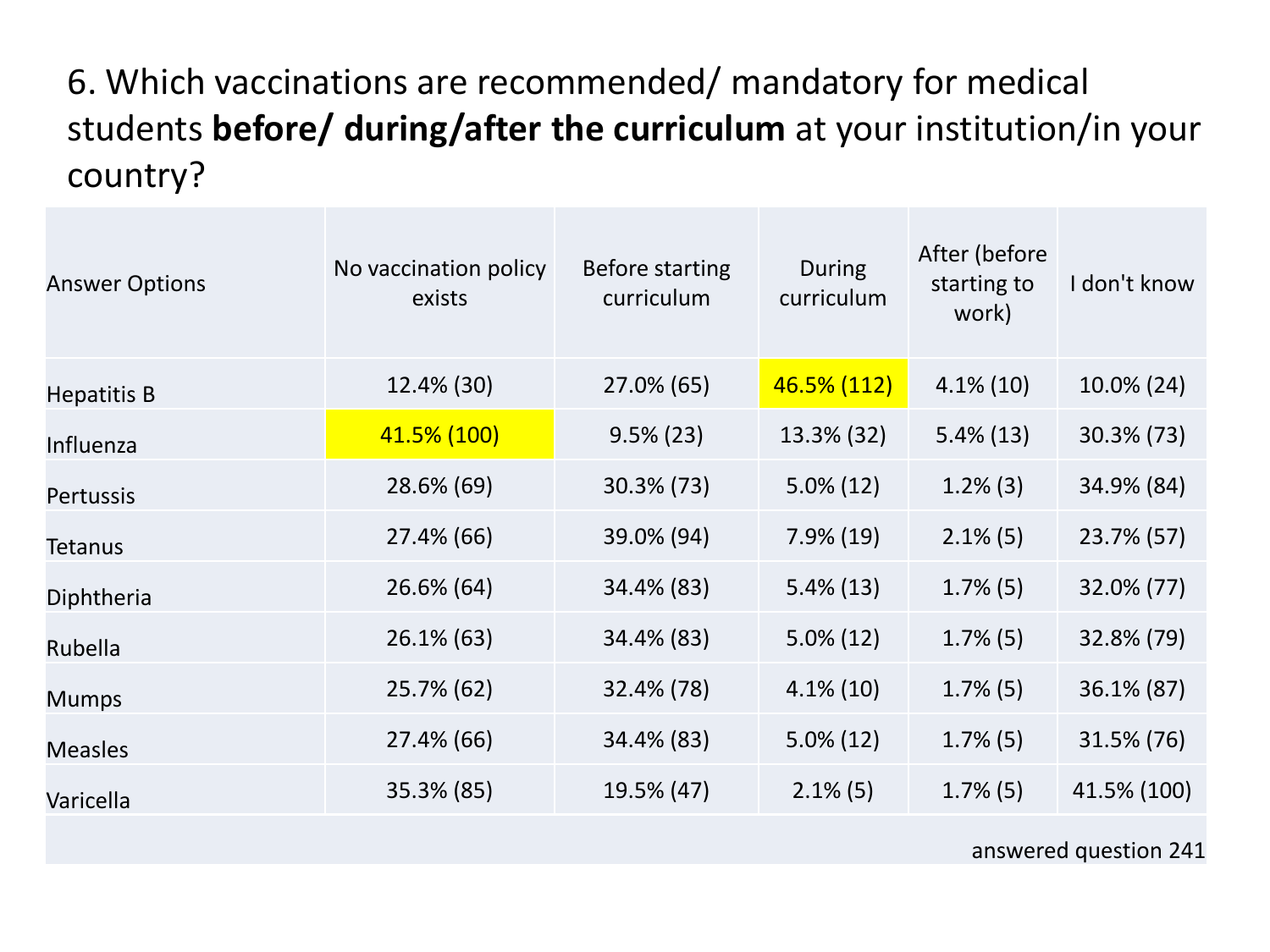#### 6.a Is **Hepatitis B vaccination** recommended/ mandatory for medical students before/during/ after the curriculum at your institution/in your country?



- No vaccination policy exists
- Before starting curriculum
- During curriculum
- After (before starting to work)
- I don't know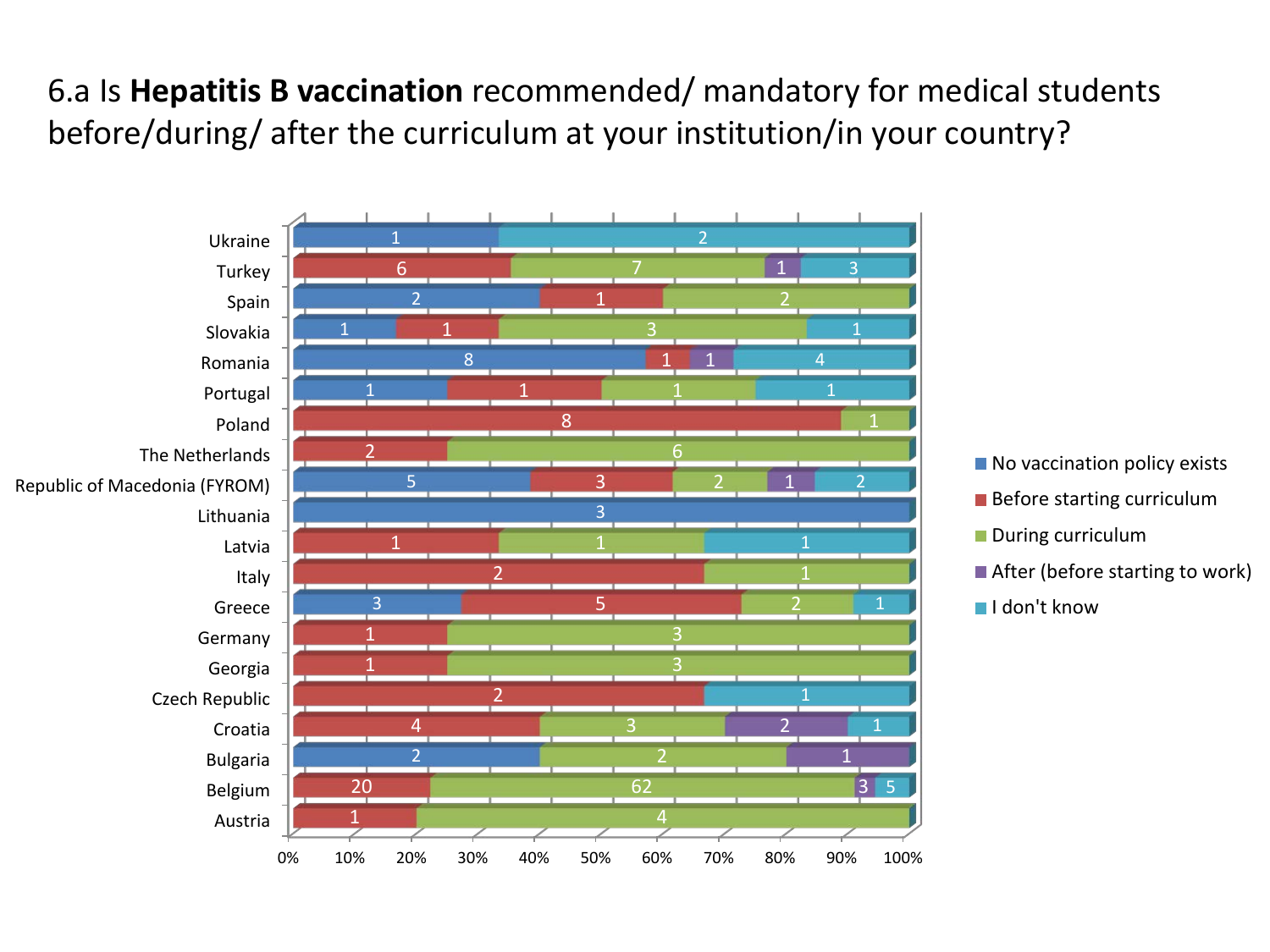#### 6.b Is **Influenza vaccination** recommended/ mandatory for medical students before/during/after the curriculum at your institution/in your country?

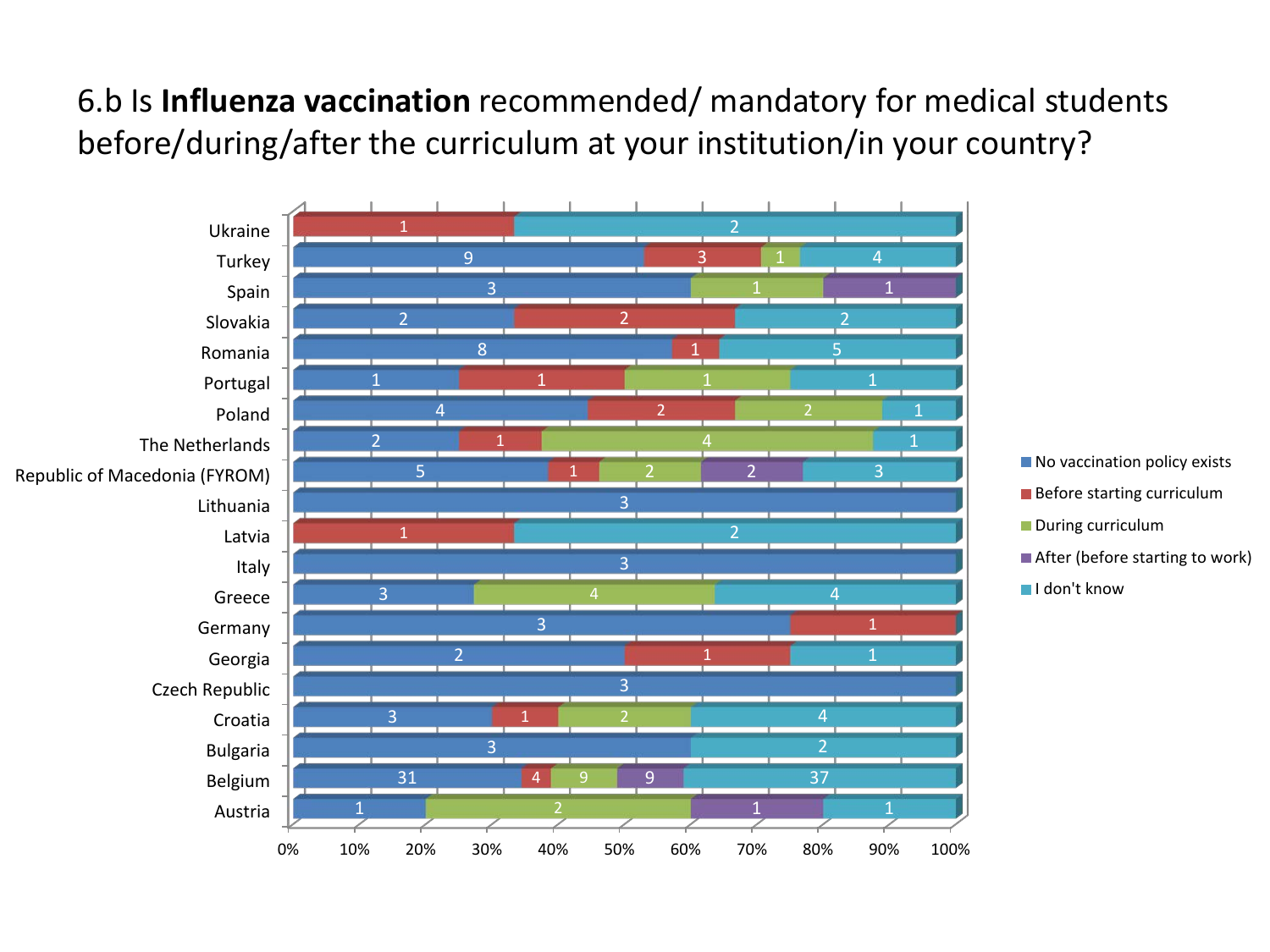#### 6.c Is **Pertussis vaccination** recommended/ mandatory for medical students before/during/after the curriculum at your institution/in your country?

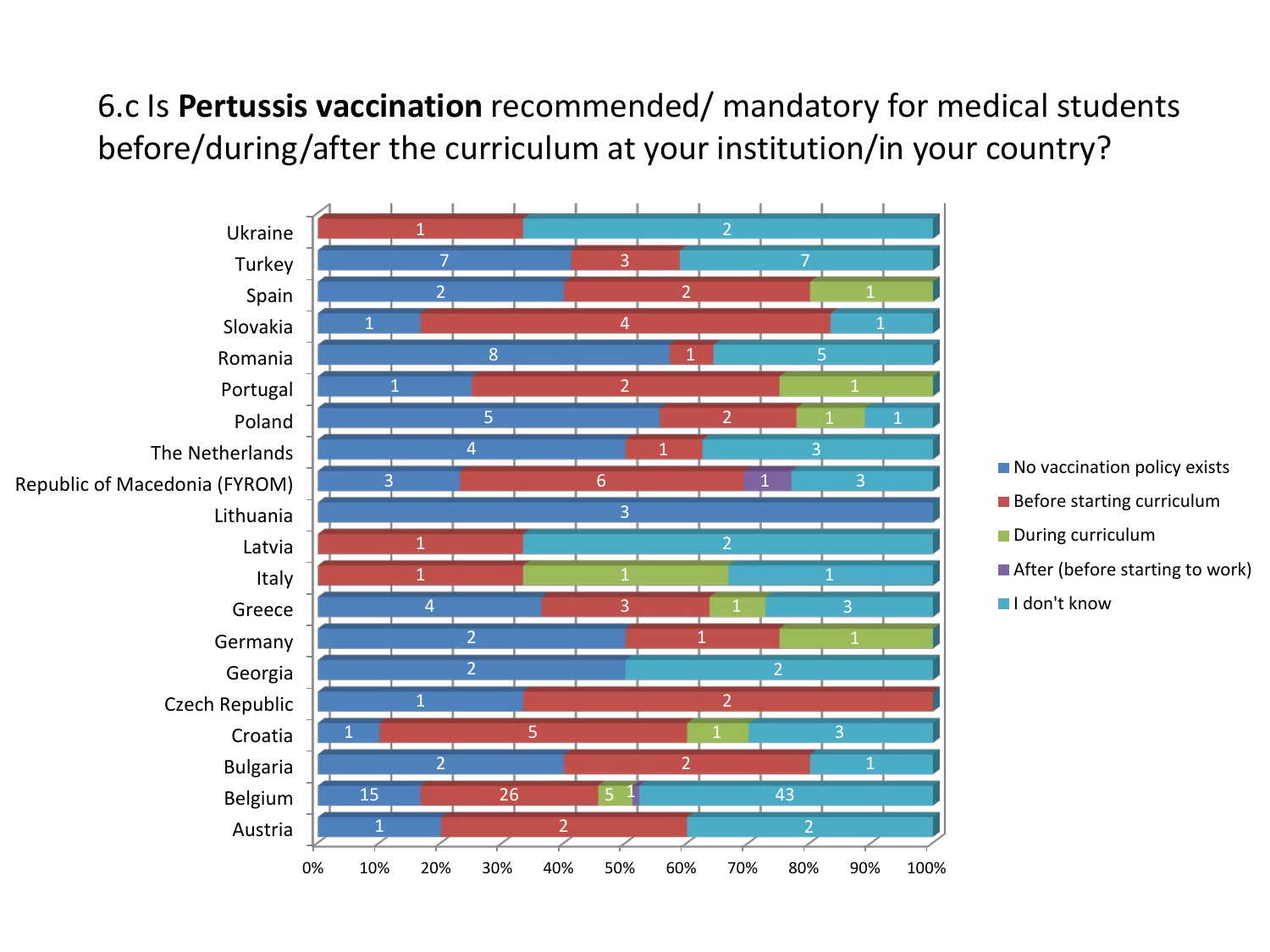#### 7. Is the immunity status for Hepatitis B tested?

Is the immunity status for Hepatitis B tested?

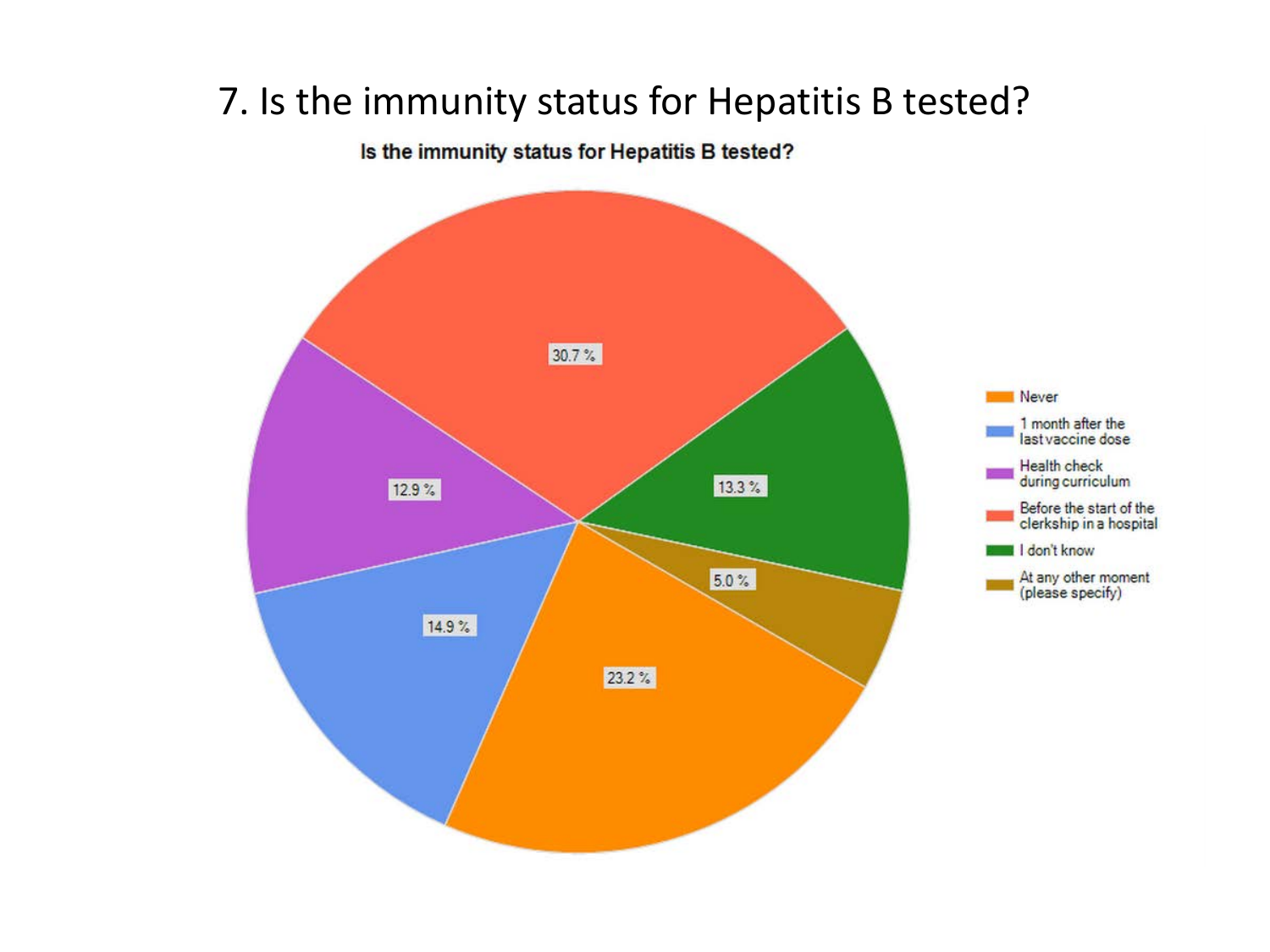#### 7. Is the immunity status for Hepatitis B tested?

|                                      | Is the immunity status for Hepatitis B tested? |                                           |                                             |                                                                 |                |                                               |                          |
|--------------------------------------|------------------------------------------------|-------------------------------------------|---------------------------------------------|-----------------------------------------------------------------|----------------|-----------------------------------------------|--------------------------|
|                                      | <b>Never</b>                                   | 1 month<br>after the last<br>vaccine dose | <b>Health check</b><br>during<br>curriculum | <b>Before the</b><br>start of the<br>clerkship in a<br>hospital | I don't know   | At any other<br>moment<br>(please<br>specify) | <b>Response</b><br>Count |
| <b>Austria</b>                       | 3(60%)                                         | $\mathbf{0}$                              | $\mathbf 0$                                 | $\overline{0}$                                                  | $\overline{0}$ | 2(40%)                                        | 5                        |
| <b>Belgium</b>                       | $\mathbf{0}$                                   | 20 (22.2%)                                | 16 (17.8%)                                  | 50(55.6%)                                                       | 1(1.1%)        | 3(3.3%)                                       | 90                       |
| <b>Bulgaria</b>                      | 3 (60%)                                        | $\mathbf{0}$                              | $\mathbf 0$                                 | 1(20%)                                                          | $\overline{0}$ | 1(20%)                                        | 5                        |
| Croatia                              | 3 (30%)                                        | $\mathbf 0$                               | 2(20%)                                      | 4 (40%)                                                         | 1 (10%)        | 0                                             | 10                       |
| <b>Czech Republic</b>                | 1 (33.3%)                                      | $\mathbf 0$                               | $\mathbf 0$                                 | 1(33.3%)                                                        | $\overline{0}$ | 1 (33.3%)                                     | 3                        |
| Georgia                              | 2(50%)                                         | 1(25%)                                    | $\boldsymbol{0}$                            | 0                                                               | 1(25%)         | 0                                             | 4                        |
| Germany                              | 2(50%)                                         | 1 (25%)                                   | $\boldsymbol{0}$                            | 1(25%)                                                          | 0              | 0                                             | 4                        |
| <b>Greece</b>                        | 3(27.3%)                                       | $\mathbf 0$                               | $1(9.1\%)$                                  | 2(18.2%)                                                        | 3(27.3%)       | 2(18.2%)                                      | 11                       |
| <b>Italy</b>                         | $\mathbf{0}$                                   | 1 (33.3%)                                 | 2(66.7%)                                    | 0                                                               | $\mathbf{0}$   | 0                                             | 3                        |
| Latvia                               | 1 (33.3%)                                      | $\mathbf{0}$                              | 1(33.3%)                                    | 1(33.3%)                                                        | 0              | 0                                             | 3                        |
| Lithuania                            | 3(100%)                                        | $\mathbf 0$                               | $\mathbf 0$                                 | 0                                                               | 0              | 0                                             | 3                        |
| <b>Republic of Macedonia (FYROM)</b> | 7(53.8%)                                       | 1(7.7%)                                   | $\boldsymbol{0}$                            | $\mathbf{0}$                                                    | 5(38.5%)       | 0                                             | 13                       |
| <b>The Netherlands</b>               | $\mathbf{0}$                                   | 7(87.5%)                                  | 1(12.5%)                                    | 0                                                               | 0              | 0                                             | 8                        |
| Poland                               | $\overline{0}$                                 | $\mathbf{0}$                              | 1(11.1%)                                    | 4 (44.4%)                                                       | 3(33.3%)       | 1(11.1%)                                      | 9                        |
| Portugal                             | 3(75%)                                         | $\mathbf 0$                               | 0                                           | 0                                                               | 1(25%)         | 0                                             | 4                        |
| Romania                              | 6 (42.9%)                                      | 1(7.14%)                                  | 1(7.14%)                                    | $\mathbf 0$                                                     | 6(42.9%)       | 0                                             | 14                       |
| <b>Slovakia</b>                      | 3(50%)                                         | $\mathbf 0$                               | 1(16.7%)                                    | 2(33.3%)                                                        | 0              | $\mathbf 0$                                   | 6                        |
| <b>Spain</b>                         | 3(60%)                                         | $\mathbf 0$                               | 1 (20%)                                     | 0                                                               | 1 (20%)        | 0                                             | 5                        |
| <b>Turkey</b>                        | 6(35.3%)                                       | 3(17.6%)                                  | $\mathbf 0$                                 | 3(17.6%)                                                        | 5(29.4%)       | 0                                             | 17                       |
| <b>Ukraine</b>                       | $\mathbf{0}$                                   | $\mathbf 0$                               | 2(66.7%)                                    | 1 (33.3%)                                                       | $\mathbf 0$    | 0                                             | 3                        |
|                                      |                                                |                                           |                                             |                                                                 |                |                                               |                          |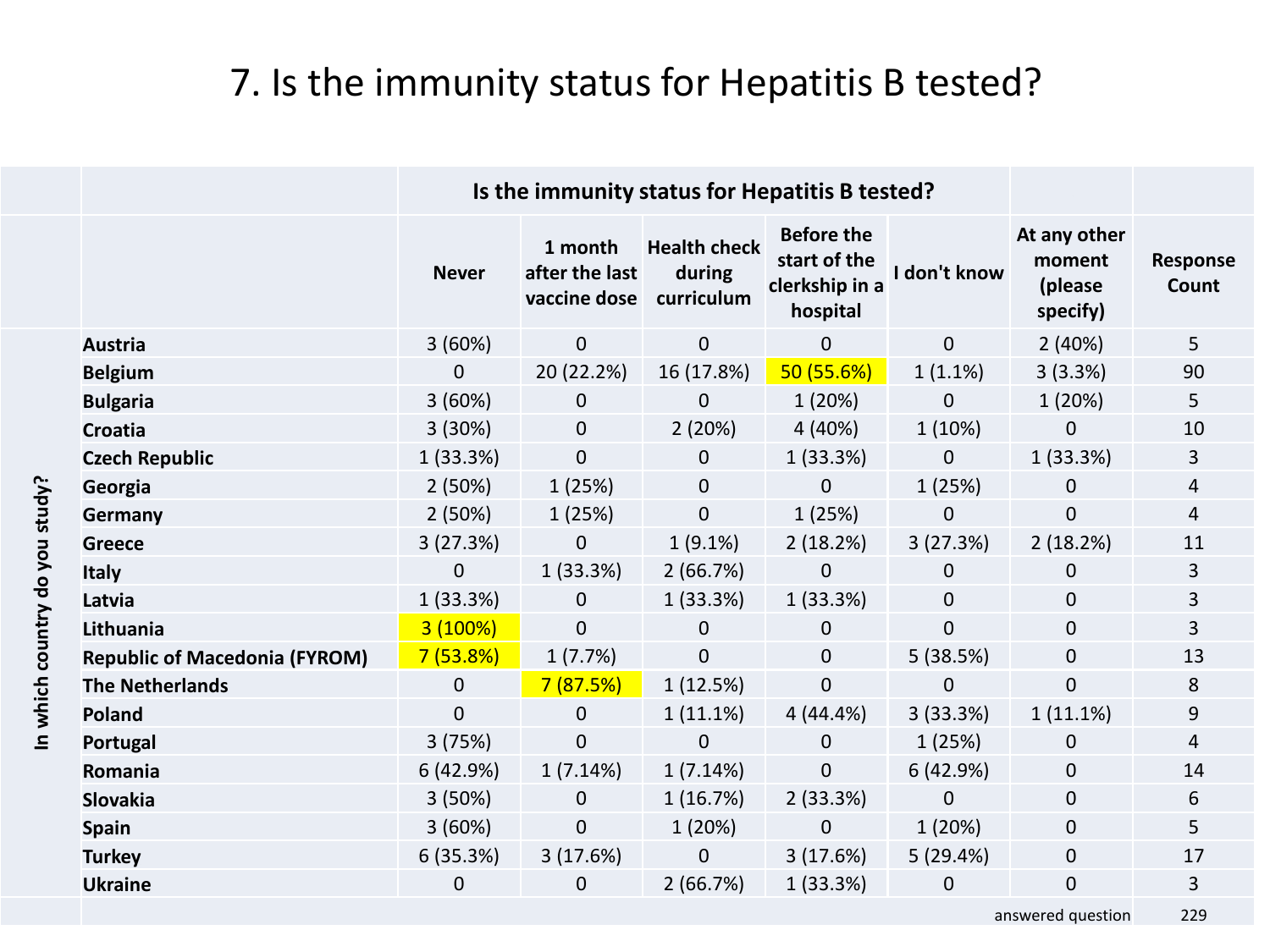### 8. National Hepatitis B vaccination policy

| <b>Answer Options</b> | Response<br><b>Percent</b> | Response<br>Count |  |
|-----------------------|----------------------------|-------------------|--|
| New-born              | 51,0%                      | 105               |  |
| Adolescent            | 28,6%                      | 59                |  |
| <b>None</b>           | 7,8%                       | 16                |  |
| I don't know          | 20,9%                      | 43                |  |
| Other                 | 10,2%                      | 21                |  |

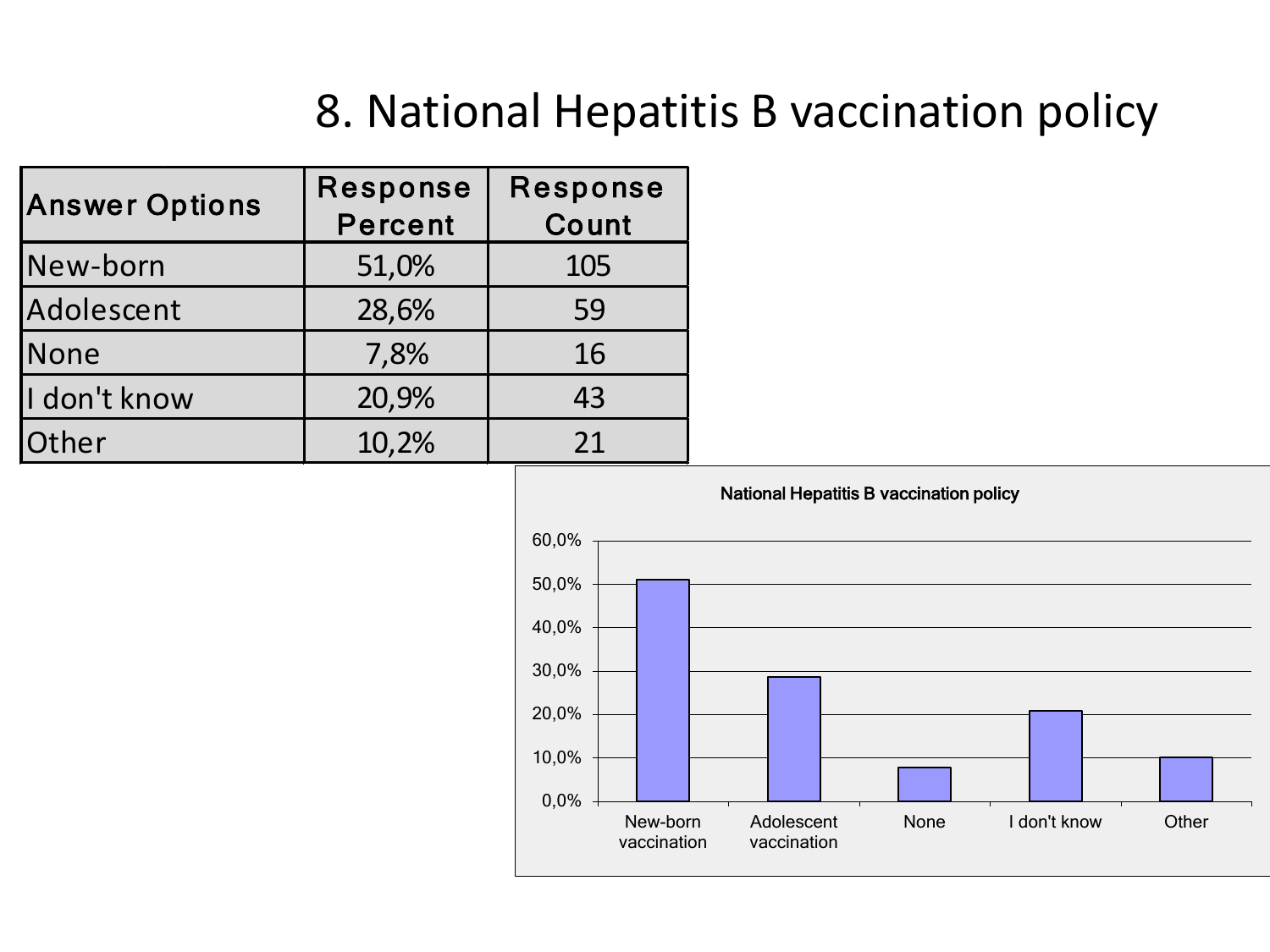9. Are there any other mandatory vaccines in your country for the general population or in specific age groups? (eg. poliomyelitis)

Poliomyelitis: Georgia, Turkey, Croatia, The Netherlands, Belgium, Ukraine, Republic of Macedonia (FYROM), Kosovo, Romania, Portugal, Poland, Slovenia, Czech Republic, Italy, etc.

BCG: Georgia, Turkey, Croatia, The Netherlands, Republic of Macedonia (FYROM), Kosovo, Portugal, Romania, Czech Republic, Slovenia, etc.

Measles-mumps-rubella: some students Diphtheria-tetanus-pertussis: some students HPV: some students